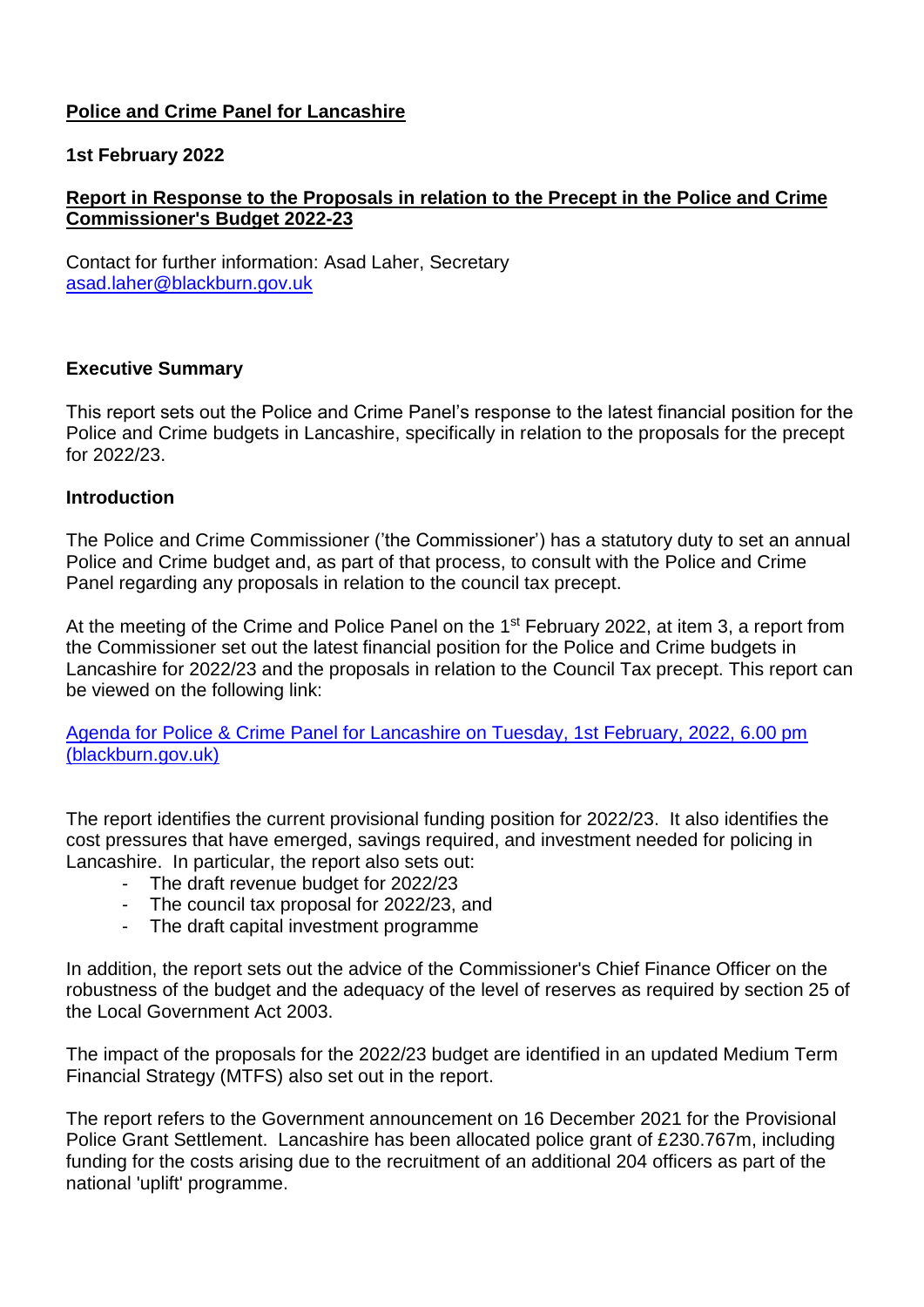The Commissioner outlined cost pressures of £10M, and savings of £7M had to be offset across the Constabulary. Referring to the assumption that Council Tax base in Lancashire will increase by 1% in 2022/23, it was therefore proposed to increase the Council Tax precept by £10 for a Band D property in 2022/23.

# **Role of the Police and Crime Panel**

Schedule 5 of the Police Reform and Social Responsibility Act 2011 requires the Commissioner to notify the Police and Crime Panel, by 1st February 2022, of his proposed precept for the financial year.

Under Schedule 5 of the Act, Police and Crime Panels must review the proposed precept notified to it and must make a report to the Commissioner on the proposed precept. The report may include recommendations, including recommendations as to the precept that should be issued for the financial year.

The Police and Crime Panel has the power to veto the proposed precept if at least two-thirds of the persons who are members of the panel at the time when the decision is made vote in favour of making that decision. If the panel vetoes the proposed precept, the report made to the Commissioner must include a statement that the panel has vetoed it.

The Police and Crime Panel's response to the Commissioner on the precept proposal must be made by 8th February 2022. A Commissioner is unable to set a precept until the end of the scrutiny process is reached and should the Police and Crime Panel veto the proposals, the Commissioner must submit a revised precept for consideration of the panel to which the Police and Crime Panel must also respond. A further response from the Police and Crime Panel must be received by 22nd February 2022 after which the Commissioner must respond formally to the Police and Crime Panel setting out the precept for the forthcoming year.

At the meeting of the Police and Crime Panel on 1 February 2022, the Panel did not veto the Commissioner's precept proposal.

# **Recommendations**

The recommendations which the Police and Crime Panel were asked to consider were as follows:

• Note the details of the 2022/23 provisional police finance settlement, cost pressures and investments and the impact on Lancashire's budget.

• Consider the Commissioner's proposal to increase the council tax precept by £10 (4.42%) for a Band D property in 2022/23.

• Make arrangements to ensure that a formal written response to the proposals is sent to the Commissioner by 8<sup>th</sup> February 2022.

• Note the draft capital investment programme for the period 2022/23 to 2026/27.

• Note the position of the Commissioner's reserves in 2022/23 and future years.